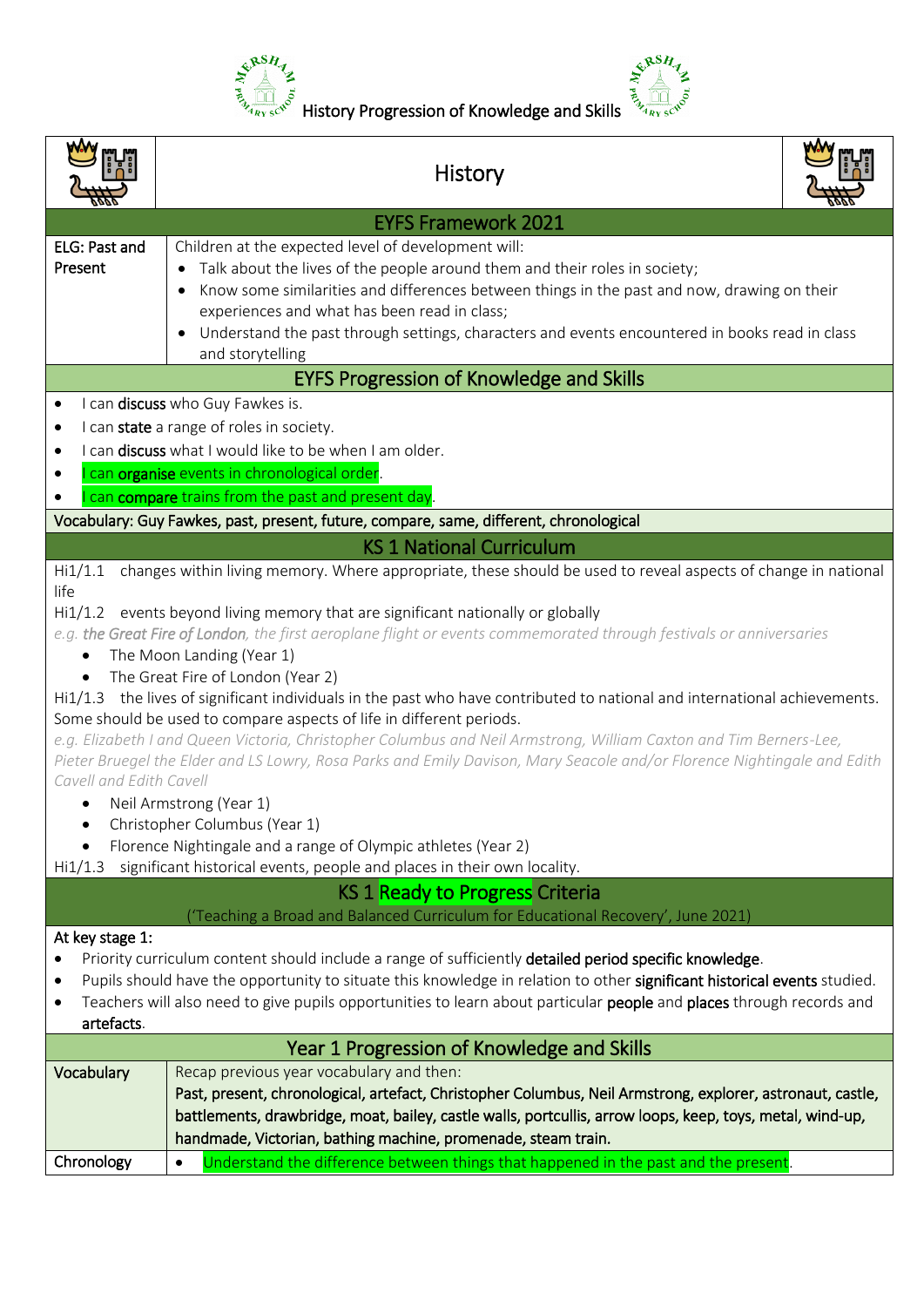

|                                   | I can name some of the jobs they had in castles.<br>$\circ$                                                     |  |  |
|-----------------------------------|-----------------------------------------------------------------------------------------------------------------|--|--|
|                                   | Describe things that happened to themselves and other people in the past.                                       |  |  |
|                                   | I can explain what it would be like on a seaside in the past.<br>$\circ$                                        |  |  |
|                                   | I can explain what it would have been like to live in a castle.<br>$\circ$                                      |  |  |
|                                   | Order a set of events or objects                                                                                |  |  |
|                                   | I can sort toys from past/present into a Venn diagram.<br>$\circ$                                               |  |  |
|                                   | Use a timeline to place important events.                                                                       |  |  |
|                                   |                                                                                                                 |  |  |
|                                   | Use words and phrases such as: now, yesterday, last week, when I was younger, a long time ago, a                |  |  |
|                                   | very long time ago, before I was born.                                                                          |  |  |
|                                   | I can compare seaside holidays now and in the past using the correct vocabulary.<br>$\circ$                     |  |  |
|                                   | I can compare toys today and toys in the past by discussing their materials.<br>$\circ$                         |  |  |
| Range and                         | Recall some facts about people/events before living memory<br>$\bullet$                                         |  |  |
| Depth of                          | Mersham school has changed.<br>$\circ$                                                                          |  |  |
| Historical                        | Neil Armstrong was an astronaut.<br>$\circ$                                                                     |  |  |
| Knowledge                         | Neil Armstrong was the first man on the moon in 1969.<br>$\circ$                                                |  |  |
|                                   | Buzz Aldrin and Michael Collins were also on the Apollo 11 mission<br>$\circ$                                   |  |  |
|                                   | Christopher Columbus was a famous Explorer. He sailed to discover new countries on a<br>$\circ$                 |  |  |
|                                   | ship called the Santa Maria.                                                                                    |  |  |
|                                   | I can name some parts of a castle and their purpose.<br>$\circ$                                                 |  |  |
|                                   | Say why people may have acted the way they did.<br>٠                                                            |  |  |
|                                   | People dressed differently on seasides in the past (Victorian).<br>$\circ$                                      |  |  |
|                                   | People did not have as many holidays as we do today.<br>$\circ$                                                 |  |  |
|                                   | Entertainment on seasides in the past was different to today.<br>$\circ$                                        |  |  |
|                                   | People changed in bathing machines.                                                                             |  |  |
|                                   | $\circ$                                                                                                         |  |  |
|                                   | Only the rich has motor cars; most people travelled by steam train.<br>$\circ$                                  |  |  |
|                                   | Toys in the past were often made from wood or metal and would have been hand<br>$\circ$                         |  |  |
|                                   | made.                                                                                                           |  |  |
| Interpretations                   | Look at books, videos, photographs, pictures and artefacts to find out about the past.                          |  |  |
| of History                        | I can discuss similarities and differences between Mersham School in the past and<br>$\circ$                    |  |  |
|                                   | today                                                                                                           |  |  |
|                                   | I can discuss and recall elements of castle life from different sources.                                        |  |  |
|                                   | I can use primary and secondary sources to compare toys in the past to present day.<br>$\circ$                  |  |  |
| Historical                        | Identify different ways in which the past is represented<br>$\bullet$                                           |  |  |
| Enquiry                           | Explore events, look at pictures and ask questions i.e., "Which things are old and which are new?"<br>$\bullet$ |  |  |
|                                   | or "What were people doing?"                                                                                    |  |  |
|                                   | I can list similarities and differences between Mersham school in the past and present.<br>$\circ$              |  |  |
|                                   | I can list forms of entertainment from seasides in the past.<br>$\circ$                                         |  |  |
|                                   | I can sort toys from the past and present into a Venn diagram and explain my choices.<br>$\circ$                |  |  |
|                                   | I can imagine what it was like on one of Christopher Columbus' ships.<br>$\circ$                                |  |  |
|                                   | Look at objects from the past and ask questions i.e., "What were they used for?" and try to answer.             |  |  |
|                                   | I can identify objects and artefacts from castles and discuss their purpose.<br>$\circ$                         |  |  |
|                                   | Sort events or objects into groups (i.e. then and now.)                                                         |  |  |
| Organisation and<br>Communication | Use timelines to order events or objects.                                                                       |  |  |
|                                   | I can sequence significant events in Neil Armstrong's life.<br>$\circ$                                          |  |  |
|                                   | I can plot toys on a timeline.<br>$\circ$                                                                       |  |  |
|                                   | Tell stories about the past.                                                                                    |  |  |
|                                   |                                                                                                                 |  |  |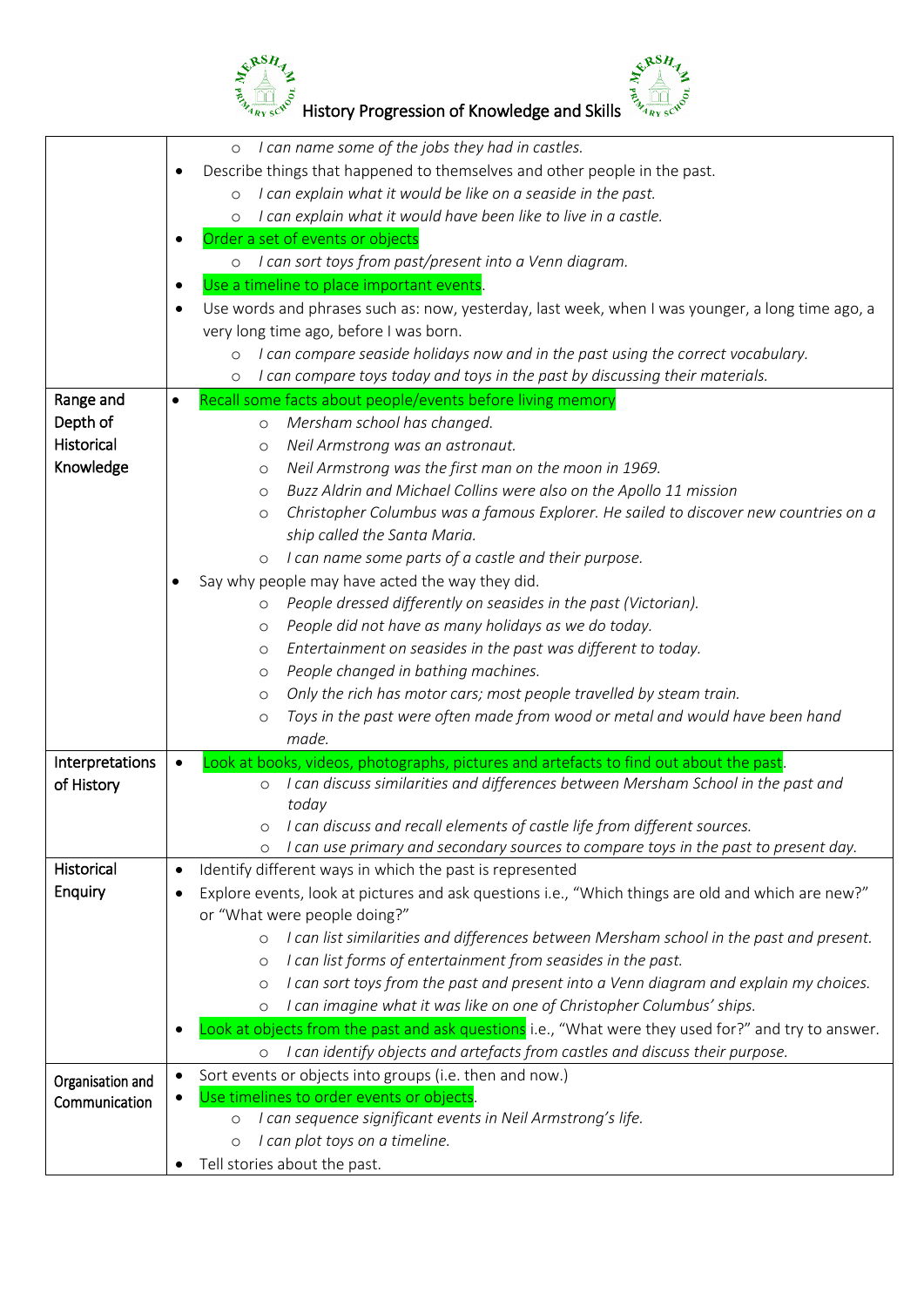

 $\frac{e^{x^{BSH}}}{\sum_{i}^{8} \frac{1}{\sqrt{10}} \int_{c}^{c} e^{x^{BSH}}$  History Progression of Knowledge and Skills  $\frac{e^{x^{BSH}}}{\sum_{i}^{8} \frac{1}{\sqrt{10}} \int_{c}^{c} e^{x^{BSH}}}{\sum_{i}^{8} \frac{1}{\sqrt{10}} \int_{c}^{c} e^{x^{CSH}}}}$ 

|                  | Talk, write and draw about things from the past.                                                                                                                  |  |  |
|------------------|-------------------------------------------------------------------------------------------------------------------------------------------------------------------|--|--|
|                  | I can use materials and methods used in the past to create my own toys using all I have<br>$\circ$                                                                |  |  |
|                  | learned.                                                                                                                                                          |  |  |
|                  | Year 2 Progression of Knowledge and Skills                                                                                                                        |  |  |
| Vocabulary       | Recap previous year vocabulary and then:                                                                                                                          |  |  |
|                  | Past, present, events, timeline, chronology, achievement, explorers, famous, artists, authors, scientists,                                                        |  |  |
|                  | inventors, royalty, popstars, astronauts                                                                                                                          |  |  |
|                  | Great Fire of London: Samuel Pepys, Thomas Farriner, Pudding Lane, 1666, River Thames, Sir Christopher                                                            |  |  |
|                  | Wren, St. Pauls Cathedral, King Charles II                                                                                                                        |  |  |
|                  | Pirates: Black Beard, Sir Francis Drake, Anne Bonny, Pirate Code, The Spanish Armada, Circumnavigate,                                                             |  |  |
| Chronology       | The Golden Hind, piracy, cutlass, booty, sloop, parts of a ship<br>Understand and use the words past and present when telling others about an event.<br>$\bullet$ |  |  |
|                  | Recount changes in my own life over time.<br>٠                                                                                                                    |  |  |
|                  | Understand how to put people, events and objects in order of when they happened, using a scale<br>$\bullet$                                                       |  |  |
|                  | the teacher has given me.                                                                                                                                         |  |  |
|                  | I understand where the Great Fire of London 'fits' into history.<br>$\circ$                                                                                       |  |  |
|                  | o I can sort fire defenses used in the past/present.                                                                                                              |  |  |
|                  | Use a timeline to place important events.                                                                                                                         |  |  |
|                  | I can plot the Brazil, London and the first Olympic Games on a timeline.<br>$\circ$                                                                               |  |  |
|                  | I can plot the events of the Great Fire of London on a timeline.<br>$\circ$                                                                                       |  |  |
|                  | I can plot recent historical events on a timeline (London and Brazil Olympic Games)<br>$\circ$                                                                    |  |  |
|                  |                                                                                                                                                                   |  |  |
| Range and        | Use information to describe the past.                                                                                                                             |  |  |
| Depth of         | I can use knowledge and vocabulary learned to describe London during the Great Fire.<br>$\circ$                                                                   |  |  |
| Historical       | I can use knowledge and vocabulary learned to describe the impact Florence<br>$\circ$                                                                             |  |  |
| Knowledge        | Nightingale had.                                                                                                                                                  |  |  |
|                  | I can use knowledge and vocabulary learned to describe the 'Golden Age of Pirates'.<br>$\circ$                                                                    |  |  |
|                  | Describe the differences between then and now.                                                                                                                    |  |  |
|                  | I can compare the differences between hospitals now and those in Scutari in the past.<br>$\circ$                                                                  |  |  |
|                  | I can explore some of the changes as a result of hosting the Olympic Games in 2016.<br>$\circ$                                                                    |  |  |
|                  | Look at evidence to give and explain reasons why people in the past may have acted in the way<br>they did.                                                        |  |  |
|                  | I can explain the changes Florence Nightingale made to hospital and why.                                                                                          |  |  |
|                  | $\circ$<br>I can explain King Charles II choices during the Great Fire of London.<br>$\circ$                                                                      |  |  |
|                  | Recount the main events from a significant event in history.                                                                                                      |  |  |
|                  | I can list key events and significant people from the Great Fire of London (Samuel<br>$\circ$                                                                     |  |  |
|                  | Pepys, Thomas Farriner, Pudding Lane, 1666, River Thames, Sir Christopher Wren, St.                                                                               |  |  |
|                  | Pauls Cathedral)                                                                                                                                                  |  |  |
| Interpretations  | Look at and use books and pictures, stories, eye witness accounts, pictures, photographs, artefacts,<br>$\bullet$                                                 |  |  |
| of History       | historic buildings, museums, galleries, historical sites and the internet to find out about the past.                                                             |  |  |
| Historical       | Identify different ways in which the past is represented.<br>$\bullet$                                                                                            |  |  |
| <b>Enquiry</b>   | Ask questions about the past.<br>$\bullet$                                                                                                                        |  |  |
|                  | Use a wide range of information to answer questions.<br>$\bullet$                                                                                                 |  |  |
| Organisation and | Describe objects, people or events in history.<br>$\bullet$                                                                                                       |  |  |
| Communication    | I can describe key artefacts and landmarks involved in the Great Fire of London.                                                                                  |  |  |
|                  | Use timelines to order events or objects or place significant people.<br>$\bullet$                                                                                |  |  |
|                  | Communicate ideas about people, objects or events from the past in speaking, writing, drawing,                                                                    |  |  |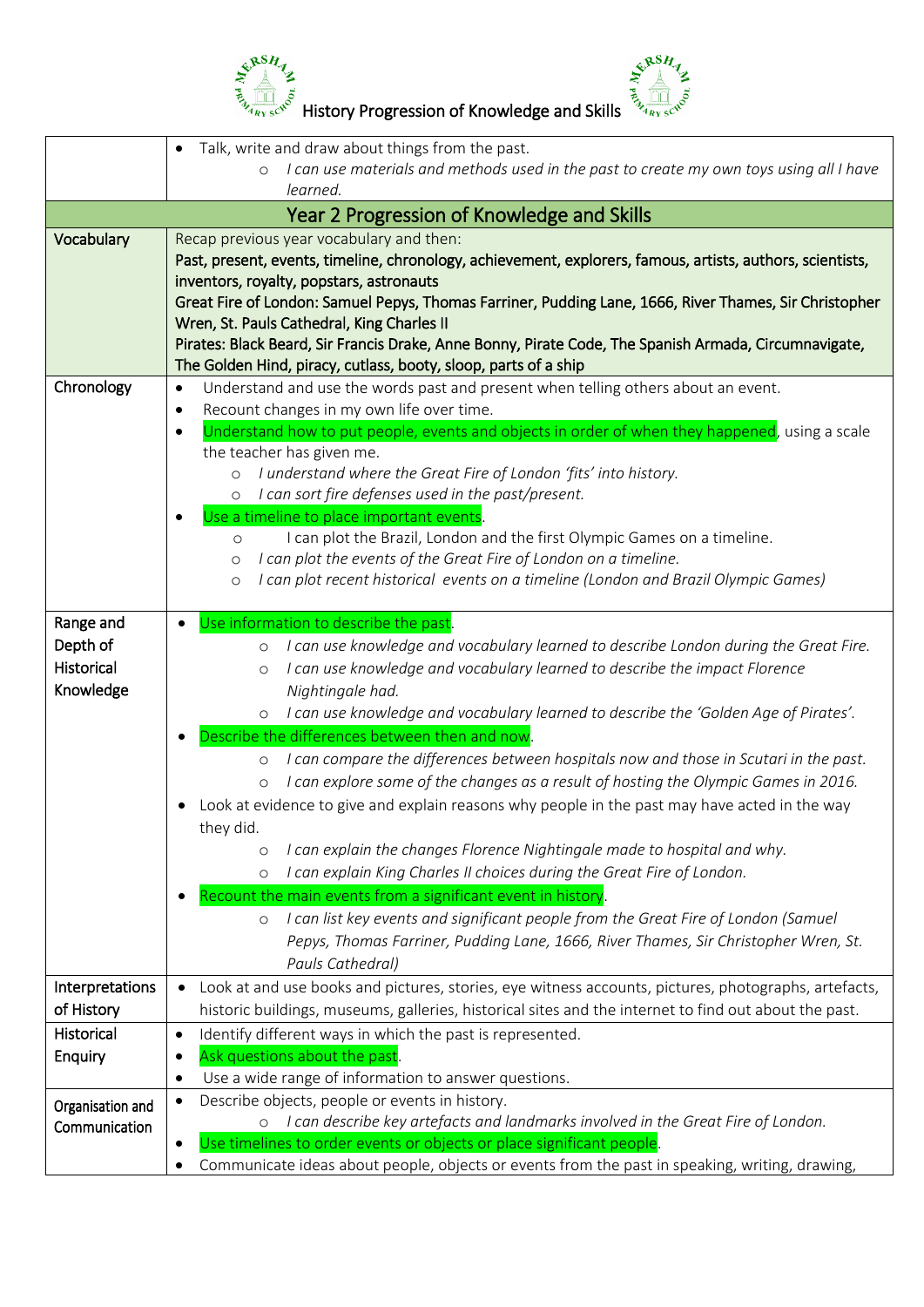

| role-play, storytelling and using ICT.                                |  |
|-----------------------------------------------------------------------|--|
| o I can imagine what it would have been like to be in London in 1666. |  |
| Use a wide range of information to answer questions.                  |  |

# KS2 National Curriculum

#### Hi2/1.1 Pre-Roman Britain (Year 3)

#### Pupils should be taught about changes in Britain from the Stone Age to the Iron Age

*This could include: late Neolithic hunter-gatherers and early farmers, for example, Skara Brae, Bronze Age religion, technology and travel, for example, Stonehenge*, *Iron Age hill forts: tribal kingdoms, farming, art and culture.*

#### Hi2/1.2 Roman Britain (Year 3)

Pupils should be taught about the Roman empire and its impact on Britain

*This could include:*

*Julius Caesar's attempted invasion in 55-54 BC the Roman Empire by AD 42 and the power of its army successful invasion by Claudius and conquest, including Hadrian's Wall British resistance, for example, Boudica "Romanisation" of Britain: sites such as Caerwent and the impact of technology, culture and beliefs, including early Christianity*

#### Hi2/1.3 Anglo-Saxons & Scots (Year 4)

#### Pupils should be taught about Britain's settlement by Anglo-Saxons and Scots

*This could include:*

*Roman withdrawal from Britain in c. AD 410 and the fall of the western Roman Empire*

*Scots invasions from Ireland to north Britain (now Scotland)*

*Anglo-Saxon invasions, settlements and kingdoms: place names and village life*

*Anglo-Saxon art and culture*

*Christian conversion – Canterbury, Iona and Lindisfarne*

### Hi2/1.4 Anglo-Saxons & Vikings (Year 4)

Pupils should be taught about the Viking and Anglo-Saxon struggle for the Kingdom of England to the time of Edward the Confessor

*This could include:*

*Viking raids and invasion resistance by Alfred the Great and Athelstan, first king of England further Viking invasions and Danegeld*

*Anglo-Saxon laws and justice*

*Edward the Confessor and his death in 1066*

### Hi2/2.3 Ancient Civilizations (Year 4)

Pupils should be taught about the achievements of the earliest civilizations – an overview of where and when the first civilizations appeared and a depth study of one of the following:

*Ancient Sumer;*

*The Indus Valley;*

*Ancient Egypt; or*

*The Shang Dynasty of Ancient China*

### Hi2/2.4 Ancient Greece (Year 5)

Pupils should be taught a study of Greek life and achievements and their influence on the western world.

### Hi2/2.5 Non-European Study (Year 5)

Pupils should be taught about a non-European society that provides contrasts with British history - one study chosen from: early Islamic civilization, including a study of Baghdad c. AD 900; Mayan civilization c. AD 900; or Benin (West Africa) c. AD 900-1300

### Hi2/2.1 Local History (All Years)

Pupils should be taught about an aspect of local history

*For example:*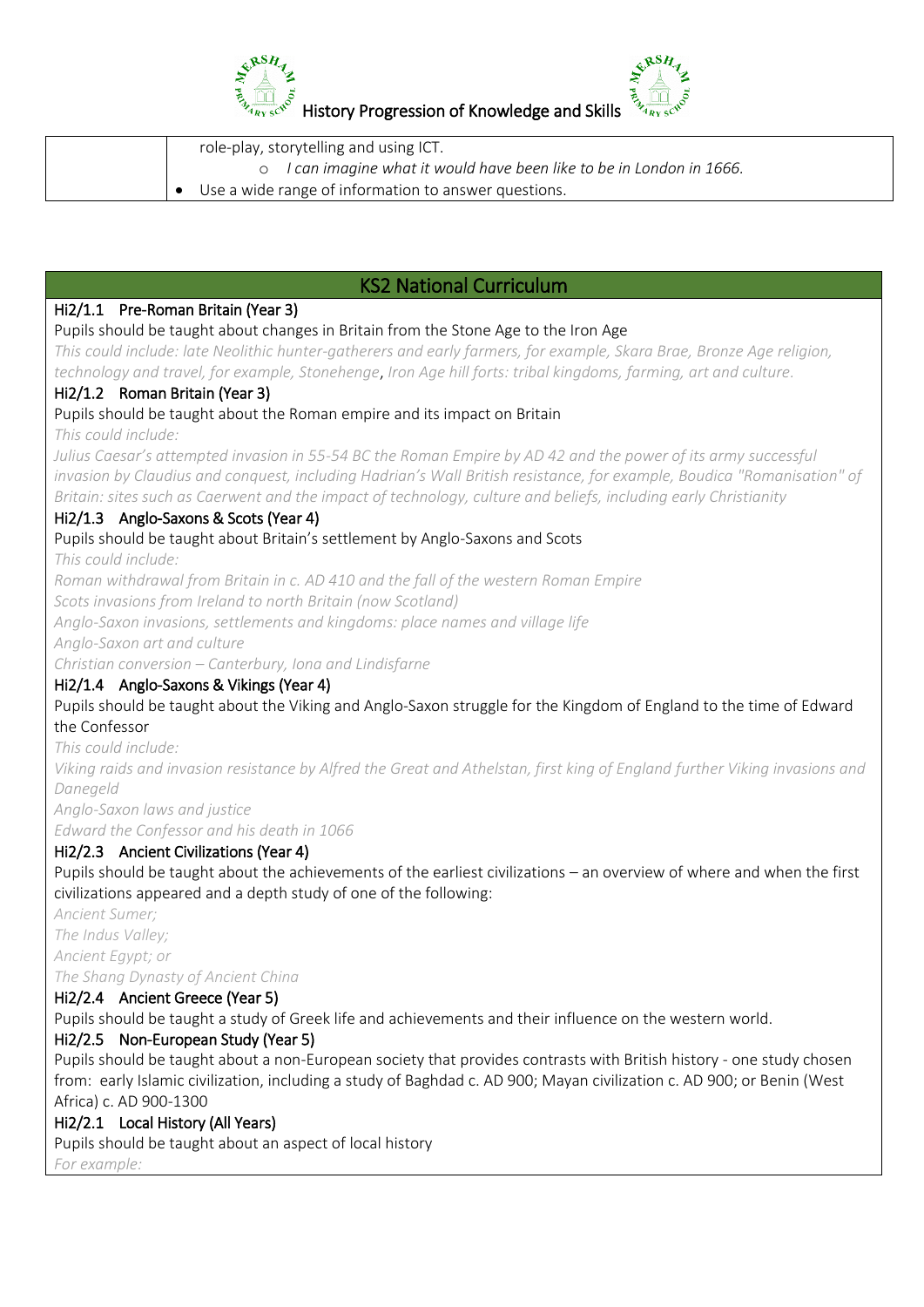

*a depth study linked to one of the British areas of study listed above* m*a study over time tracing how several aspects of national history are reflected in the locality (this can go beyond 1066) a study of an aspect of history or a site dating from a period beyond 1066 that is significant in the locality.*

Year  $6$  – World War Two: Local and National History – the impact on the people of the UK

## Hi2/2.2 Extended chronological study (All Years)

Pupils should be taught a study of an aspect or theme in British history that extends pupils' chronological knowledge beyond 1066

*For example:*

*the changing power of monarchs using case studies such as John, Anne and Victoria changes in an aspect of social history, such as crime and punishment from the Anglo-Saxons to the present or leisure and entertainment in the 20th Century the legacy of Greek or Roman culture (art, architecture or literature) on later periods in British history, including the present day a significant turning point in British history, for example, the first railways or the Battle of Britain*

KS 2 Ready to Progress Criteria

('Teaching a Broad and Balanced Curriculum for Educational Recovery', June 2021)

#### At key stage 2:

- Teachers should continue to select content that illustrates the prioritised knowledge. This will establish strong foundations for studying a wider range of periods, with **greater complexity**, in the future.
- Teachers should regularly locate this knowledge in wider timelines so pupils gradually gain a sense of the chronological relationship between different historical events and periods.
- Teachers will also need to develop pupils' knowledge of how historians study the past and construct historical arguments (for example, considering what makes claims valid or invalid).

| Year 3 Progression of Knowledge and Skills              |                                                                                                                                                                                                                                                                                                                                                                                                                                                                                                                                                                                                                                                                                                                                                                           |  |  |
|---------------------------------------------------------|---------------------------------------------------------------------------------------------------------------------------------------------------------------------------------------------------------------------------------------------------------------------------------------------------------------------------------------------------------------------------------------------------------------------------------------------------------------------------------------------------------------------------------------------------------------------------------------------------------------------------------------------------------------------------------------------------------------------------------------------------------------------------|--|--|
| Vocabulary                                              | Recap previous year vocabulary and then:<br>BC (Before Christ), AD (Anno Domini), evidence, timeline, Victorian, Emperor, Ancient<br>Stone Age: Paleolithic period, Mesolithic period, Neolithic period, Stonehenge, Skara Brae<br><b>Bronze Age: hill forts</b><br>Iron Age: Roman, Britain, settlements, weapons<br>agriculture, chronology, crop, flint, pre-historic                                                                                                                                                                                                                                                                                                                                                                                                  |  |  |
| Chronology                                              | Understand that a timeline can be divided into BC (Before Christ) and AD (Anno Domini)<br>$\bullet$<br>The Stone and Bronze Ages were BC.<br>$\circ$<br>The Iron Age spanned over BC and AD.<br>$\circ$<br>Use a timeline to place historical events in chronological order.<br>I understand where the Stone/Bronze/Iron age 'fit' into history.<br>$\circ$<br>Describe dates of and order significant events from the period studied.<br>I can order key events and periods throughout the Stone to Iron Age (Paleolithic period,<br>$\circ$<br>Mesolithic period, Neolithic period, Stonehenge)                                                                                                                                                                         |  |  |
| Range and<br>Depth of<br><b>Historical</b><br>Knowledge | Use evidence to describe the culture and leisure activities from the past.<br>$\bullet$<br>During the Stone Age people were hunter-gathers and they began farming and growing<br>$\circ$<br>crops.<br>Use evidence to describe the clothes, way of life and actions of people in the past.<br>During the Bronze Age, bronze was used instead of stone to make tools and weapons.<br>$\circ$<br>During the Bronze Age woolen cloth was used to make clothes.<br>$\circ$<br>During the Bronze Age, people were buried with their important possessions.<br>$\circ$<br>During the Iron Age, iron was used instead of bronze to make tools and weapons because<br>$\circ$<br>its shape could be changed<br>During the Iron Age, Britain was invaded by the Romans.<br>$\circ$ |  |  |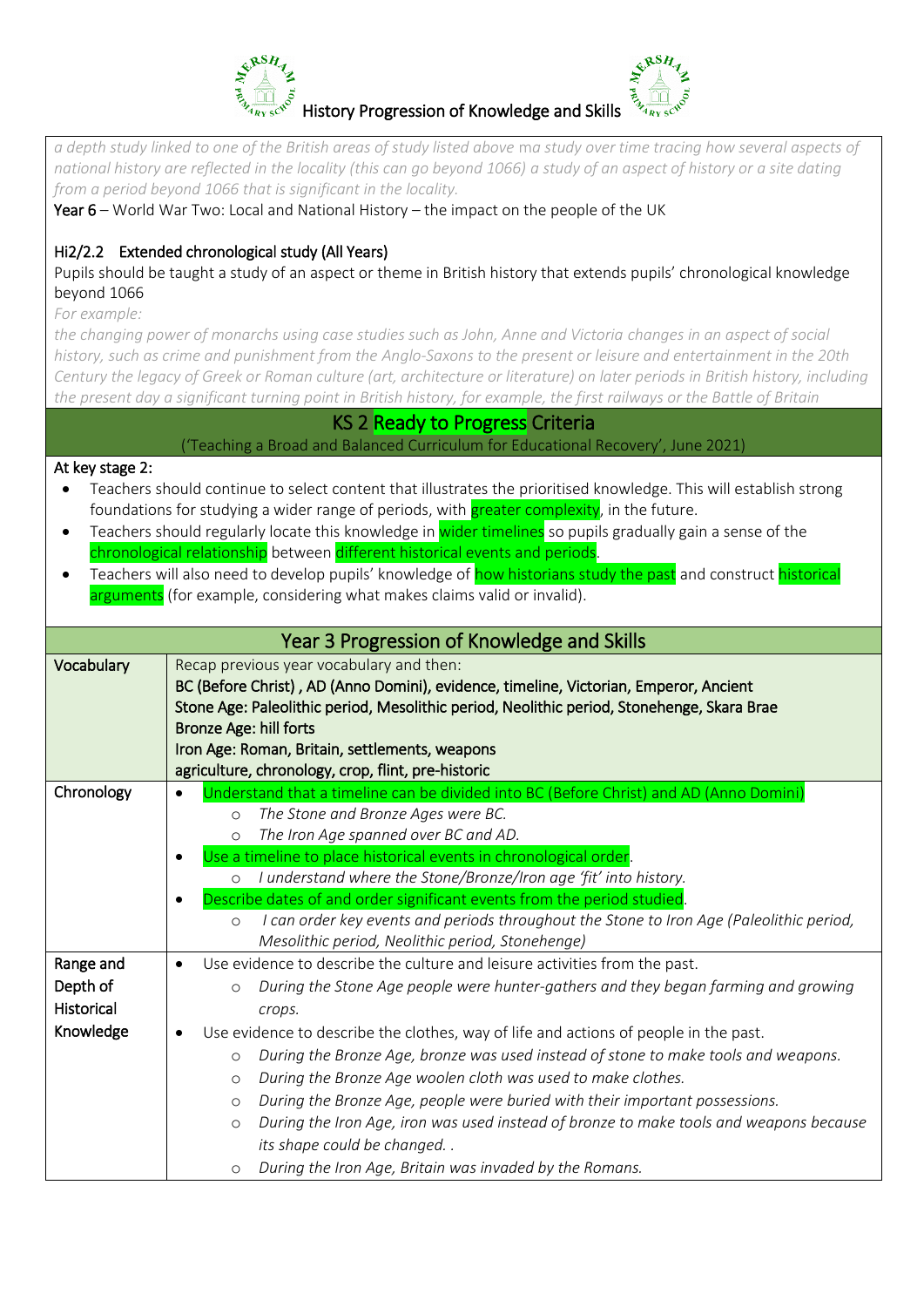



|                   | Use evidence to describe buildings and their uses of people from the past                                                                                                                       |  |  |  |
|-------------------|-------------------------------------------------------------------------------------------------------------------------------------------------------------------------------------------------|--|--|--|
|                   | During the Iron Age, settlements were often under attack and there were many<br>$\circ$                                                                                                         |  |  |  |
|                   | wars/battles.                                                                                                                                                                                   |  |  |  |
|                   | Skara Brae is a stone built Neolithic settlement in Scotland.<br>$\circ$                                                                                                                        |  |  |  |
|                   | Stonehenge is a prehistoric monument in England.<br>$\circ$                                                                                                                                     |  |  |  |
| Interpretations   | Explore the idea that there are different accounts of history.<br>$\bullet$                                                                                                                     |  |  |  |
| of History        |                                                                                                                                                                                                 |  |  |  |
| <b>Historical</b> | Use documents, printed sources (e.g. archive materials) the Internet, databases, pictures,<br>$\bullet$                                                                                         |  |  |  |
| Enquiry           | photographs, music, artefacts, historic buildings, visits to museums and galleries and visits to                                                                                                |  |  |  |
|                   | sites as evidence about the past.                                                                                                                                                               |  |  |  |
|                   |                                                                                                                                                                                                 |  |  |  |
|                   | Ask questions and find answers about the past<br>٠                                                                                                                                              |  |  |  |
| Organisation and  | Communicate ideas about the past using different genres of writing, drawing, diagrams, data -<br>$\bullet$                                                                                      |  |  |  |
| Communication     | handling, drama role-play, storytelling and using ICT.                                                                                                                                          |  |  |  |
|                   |                                                                                                                                                                                                 |  |  |  |
|                   | Year 4 Progression of Knowledge and Skills                                                                                                                                                      |  |  |  |
|                   |                                                                                                                                                                                                 |  |  |  |
| Vocabulary        | Recap previous year vocabulary and then:                                                                                                                                                        |  |  |  |
|                   | Ancient, civilization, Hieroglyphs, The Seven Kingdoms (Northumbria, Mercia, East Anglia, Wessex,                                                                                               |  |  |  |
|                   | Essex, Sussex and Kent), Paganism, Battle of Hastings                                                                                                                                           |  |  |  |
|                   | Angles, Saxons                                                                                                                                                                                  |  |  |  |
|                   | Vikings, invasion, long ships                                                                                                                                                                   |  |  |  |
|                   | Ancient Egypt: pyramids, pharaohs, hieroglyphs, sphinx, Tutankhamun                                                                                                                             |  |  |  |
| Chronology        | Understand that a timeline can be divided into BC (Before Christ) and AD (Anno Domini)                                                                                                          |  |  |  |
|                   | The Anglo Saxon period spanned from 410AD to 1066AD<br>$\circ$                                                                                                                                  |  |  |  |
|                   | Ancient Egypt period spanned from 7500BC to 51BC<br>$\circ$                                                                                                                                     |  |  |  |
|                   | Use a timeline to place historical events in chronological order.<br>٠                                                                                                                          |  |  |  |
|                   | Describe dates of and order significant events from the period studied.                                                                                                                         |  |  |  |
|                   | Anglo-Saxon $-1$ can recall and order some of these key dates and events.                                                                                                                       |  |  |  |
|                   |                                                                                                                                                                                                 |  |  |  |
|                   | In 410AD the last Romans left Britain.<br>$\circ$                                                                                                                                               |  |  |  |
|                   | Other Germanic tribes invaded Britain. They were known as the Anglo Saxons because the<br>$\circ$                                                                                               |  |  |  |
|                   | two biggest tribes were the Angles and the Saxons.                                                                                                                                              |  |  |  |
|                   |                                                                                                                                                                                                 |  |  |  |
|                   | o The Anglo Saxons divided most of Britain into seven kingdoms (Nothumbria, Mercia, East<br>Anglia, Wessex, Sussex, Essex and Kent).                                                            |  |  |  |
|                   | $\circ$                                                                                                                                                                                         |  |  |  |
|                   | 597AD - Pope Gregory the Great sent a monk to persuade Anglo Saxons to become                                                                                                                   |  |  |  |
|                   | Christians. The monk was called Augustine and he founded Canterbury Cathedral and                                                                                                               |  |  |  |
|                   | become the first Archbishop of Canterbury.                                                                                                                                                      |  |  |  |
|                   | Viking:- I can order these events chronologically and discuss some of their importance.<br>$\circ$                                                                                              |  |  |  |
|                   | Around 787AD: the Vikings arrived in Britain. They came from Scandinavia (Denmark,                                                                                                              |  |  |  |
|                   | Norway and Sweden) in longships.<br>O                                                                                                                                                           |  |  |  |
|                   | 793AD: the Vikings attacked Lindisfarne in Northumbria. They also attacked Scotland.                                                                                                            |  |  |  |
|                   | 866AD: the Vikings captured the city of York.<br>$\circ$<br>$\circ$                                                                                                                             |  |  |  |
|                   | 871 AD: Wessex was the last Anglo-Saxon Kingdom standing. Alfred the Great became                                                                                                               |  |  |  |
|                   | King of Wessex. He forced the Vikings out of the south but they stayed in the north and                                                                                                         |  |  |  |
|                   | the east.                                                                                                                                                                                       |  |  |  |
|                   | 878AD: the Vikings settled in England, overran Wessex and forced King Alfred into hiding.<br>$\circ$                                                                                            |  |  |  |
|                   | 886AD: King Alfred made a peace agreement with the Vikings. King Alfred kept the west<br>$\circ$                                                                                                |  |  |  |
|                   | and the Vikings were given the east which was known as 'Danelaw'.                                                                                                                               |  |  |  |
|                   | 954AD: the Anglo-Saxons forced the last Viking King of Jorvick (York), Eric Bloodaxe, to<br>$\circ$<br>leave. When Eric was killed in battle, the Vikings agreed to be ruled by England's king. |  |  |  |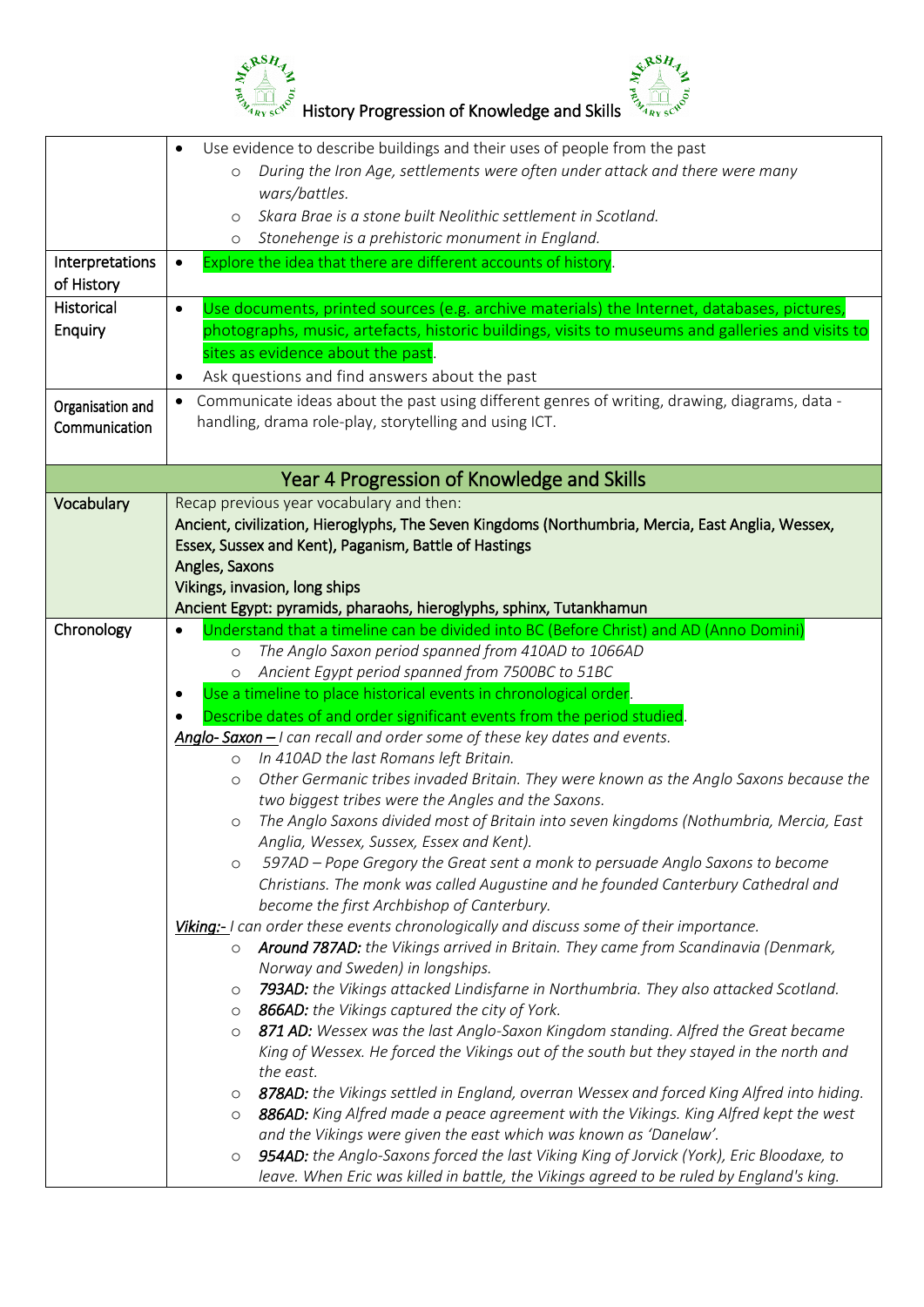



|                  | 1013AD: King Sven of Denmark and his son Cnut sailed up the rivers Humber and Trent to<br>$\circ$<br>claim the throne in Danelaw. Ethelred, the Anglo-Saxon King, fled to Normandy (northern<br>France). |
|------------------|----------------------------------------------------------------------------------------------------------------------------------------------------------------------------------------------------------|
|                  | 1014AD: King Sven died and Ethelred returned to rule England again.<br>$\circ$                                                                                                                           |
|                  | 1016AD: King Ethelred died. His son, Edmund Ironside, became king for a few months until<br>$\circ$                                                                                                      |
|                  | he also died. Cnut became King.                                                                                                                                                                          |
|                  | 1035AD: King Cnut died. His sons Harold Harefoot and Hardicanute shared the ruling of<br>$\circ$                                                                                                         |
|                  | England. Harold died in 1040 and Hardicanute became the only ruler of England.                                                                                                                           |
|                  | 1042AD: Ethelred's second son, Edward returned from Normandy to become the King of<br>$\circ$<br>England. When Edward died in 1066AD, Harold was chosen to be the next king.                             |
|                  | 1066AD: King Harold was defeated by William the Conqueror at the Battle of Hastings.<br>$\circ$                                                                                                          |
|                  | This brought an end to Anglo-Saxon and Viking rule. A new age of Norman rule in England<br>started.                                                                                                      |
|                  | Ancient Egypt: - I can order these events chronologically and discuss some of their importance.                                                                                                          |
|                  | 7500BC - First settlers arrived in the Nile Valley.<br>$\circ$                                                                                                                                           |
|                  | 3200BC - Hieroglyphs are used to keep trade records.<br>O                                                                                                                                                |
|                  | 2640BC - The first pyramid was built.<br>O                                                                                                                                                               |
|                  | 2555 BC - The Giza pyramids are built for the kings Kufu, Kharfe and Menkaure.<br>$\circ$                                                                                                                |
|                  | 2520BC - The great sphinx is built.<br>$\circ$                                                                                                                                                           |
|                  | 2200BC - First ploughs are attached to oxen.<br>$\circ$                                                                                                                                                  |
|                  | 1539BC - Valley of Kings starts and pharaohs are buried with their treasures.<br>$\circ$                                                                                                                 |
|                  | 1332BC - The ten year rule of Tutankhamun begins.<br>$\circ$                                                                                                                                             |
|                  | 51BC - Cleopatra's reign begins, the Egyptian civilisation ends.<br>$\circ$                                                                                                                              |
|                  |                                                                                                                                                                                                          |
| Range and        | Use evidence to describe the culture and leisure activities from the past.<br>$\bullet$                                                                                                                  |
| Depth of         | Most Anglo Saxons were Pagans.<br>$\circ$                                                                                                                                                                |
| Historical       | I can describe and made comparisons between Anglo-Saxon and Viking culture and leisure<br>$\circ$                                                                                                        |
| Knowledge        | activities.                                                                                                                                                                                              |
|                  | Use evidence to describe the clothes, way of life and actions of people in the past.<br>٠                                                                                                                |
|                  | I can describe and make comparisons between Anglo-Saxon and Viking clothes and<br>$\circ$                                                                                                                |
|                  | actions.                                                                                                                                                                                                 |
|                  | Pyramids were used to bury pharaohs when they died.<br>$\circ$                                                                                                                                           |
|                  | Use evidence to describe buildings and their uses of people from the past.                                                                                                                               |
|                  | I can describe the main characteristics of Anglo-Saxon and Viking settlements.<br>O                                                                                                                      |
| Interpretations  | Explore the idea that there are different accounts of history.                                                                                                                                           |
| of History       |                                                                                                                                                                                                          |
| Historical       | Use documents, printed sources (e.g. archive materials) the Internet, databases, pictures,<br>$\bullet$                                                                                                  |
| Enquiry          | photographs, music, artefacts, historic buildings, visits to museums and galleries and visits to                                                                                                         |
|                  | sites as evidence about the past.                                                                                                                                                                        |
|                  | Ask questions and find answers about the past<br>٠                                                                                                                                                       |
|                  | Communicate ideas about the past using different genres of writing, drawing, diagrams, data -<br>$\bullet$                                                                                               |
| Organisation and |                                                                                                                                                                                                          |
| Communication    | handling, drama role-play, storytelling and using ICT.                                                                                                                                                   |
|                  |                                                                                                                                                                                                          |
|                  | Year 5 Progression of Knowledge and Skills                                                                                                                                                               |
| Vocabulary       | Recap previous year vocabulary and then:                                                                                                                                                                 |
|                  | <b>Ancient Greeks:</b>                                                                                                                                                                                   |
|                  | Influence, gods, goddesses democracy, city-states, ancient, propaganda, factor, medieval                                                                                                                 |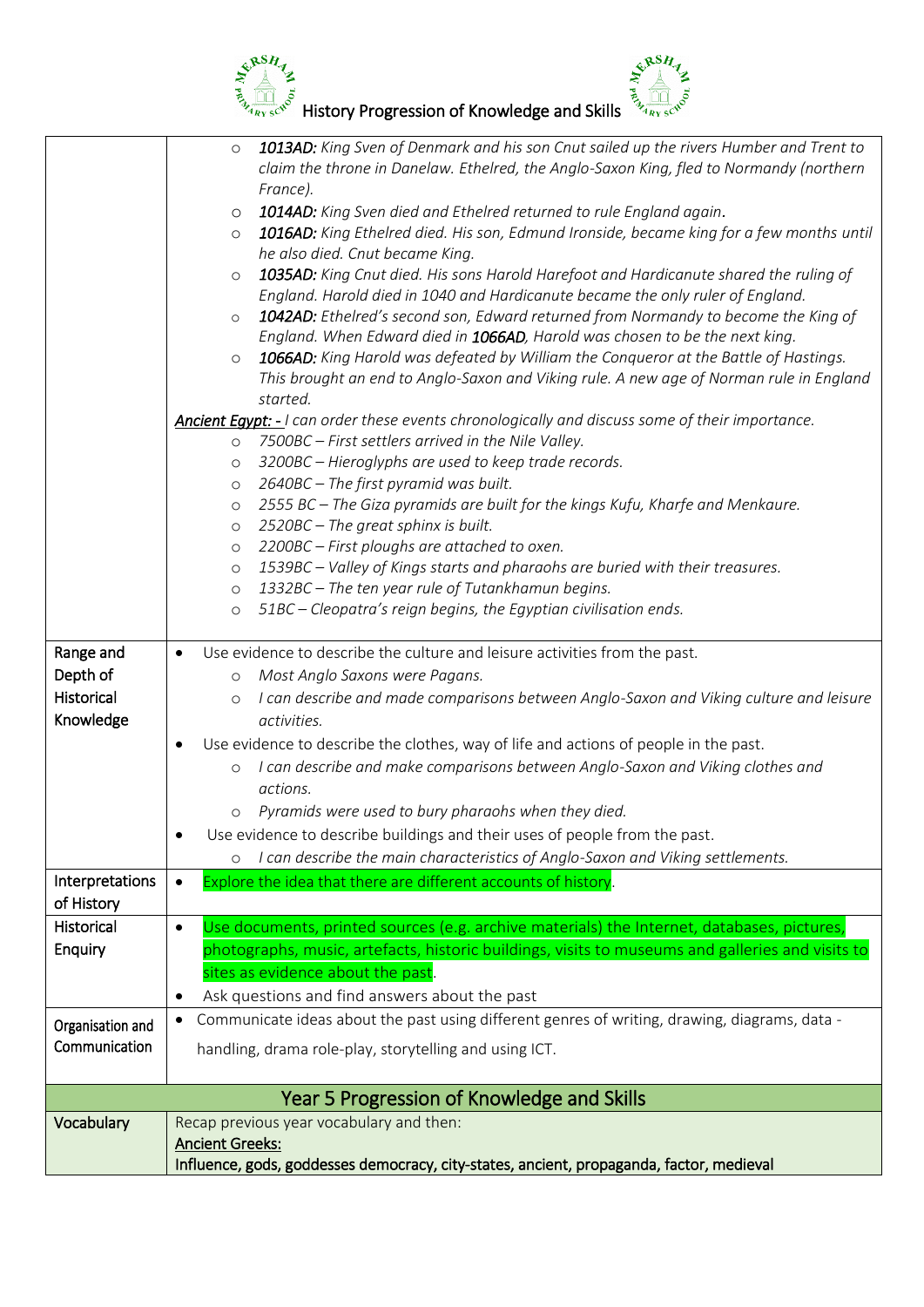

|                  | People: The Greeks, The Trojans, The Spartans, Thebes, Alexander the Great, Archimedes, Pericles,<br>Aristotle, Charon, Thanatos, Zues, Poseidon, Hades, Hermes, Athena, Ares, Hephaestus, Aphrodite, |  |  |
|------------------|-------------------------------------------------------------------------------------------------------------------------------------------------------------------------------------------------------|--|--|
|                  |                                                                                                                                                                                                       |  |  |
|                  | Demeter, Hera, Apollo, Artemis.                                                                                                                                                                       |  |  |
|                  | Mount Olympus, The Olympians, The Titans, Athens, Athenians, Sparta, Spartans, temple, zodiac,                                                                                                        |  |  |
|                  | immortal, mortal, Ambrosia, Greek underworld, Asphodel Meadows, Drachma, chilton, democracy,                                                                                                          |  |  |
|                  | pedagogo, Pynx, Acropolis, culture, tartarus                                                                                                                                                          |  |  |
|                  |                                                                                                                                                                                                       |  |  |
|                  | <b>Native Americans:</b>                                                                                                                                                                              |  |  |
|                  | People: Sioux (Lakota), Cheyenne. Cherokee. Navajo, Apache, Mohawk, Pocahontas, Sequoya,                                                                                                              |  |  |
|                  | Geronimo (Apache), Sitting bull, General Custer, Hiawatha, Great Peacemaker                                                                                                                           |  |  |
|                  | Tepee/Tipi, Wigwam, Hogan, Tomahawk, Buffalo, Tribe, Act, Medicine man, Reservation,                                                                                                                  |  |  |
|                  | Propaganda, The Great spirit                                                                                                                                                                          |  |  |
|                  |                                                                                                                                                                                                       |  |  |
|                  | Mayan:                                                                                                                                                                                                |  |  |
|                  | People: Hun Hunahpu/The Maize God, Temple priest, The spirit of the Jaguar, Christopher Columbus,                                                                                                     |  |  |
|                  | Olmec, Inca, Aztec, Mayan                                                                                                                                                                             |  |  |
|                  | Artefact, Calendar, Civilisation, Dynasty, Empire, Hieroglyphics, Kingdom, Maize, Temple, Pyramid,<br>Yucatan                                                                                         |  |  |
| Chronology       |                                                                                                                                                                                                       |  |  |
|                  | Understand that a timeline can be divided into BC (Before Christ) and AD (Anno Domini)<br>I understand The Greeks were BC.                                                                            |  |  |
|                  | $\circ$                                                                                                                                                                                               |  |  |
|                  | I understand The Mayans timeline spans from BC to AD (1100BC - 1502AD)<br>$\circ$<br>I can discuss events from the $15^{th}$ - $19^{th}$ Century (Native Americans).                                  |  |  |
|                  | $\circ$                                                                                                                                                                                               |  |  |
|                  | Order significant events, movements and dates on a timeline.<br>$\bullet$                                                                                                                             |  |  |
|                  | o I can order key events on a timeline (from 776BC to 146BC)                                                                                                                                          |  |  |
|                  | I can order key events on a timeline (from 1492-1890)<br>$\circ$                                                                                                                                      |  |  |
|                  | I can order key events on a timeline (1100BC – 1502AD)<br>$\circ$                                                                                                                                     |  |  |
|                  | Describe the main changes in a period in history.<br>$\bullet$                                                                                                                                        |  |  |
| Range and        | Choose reliable sources of information to find out about the past.<br>$\bullet$                                                                                                                       |  |  |
| Depth of         | Give own reasons why changes may have occurred, backed up by evidence.<br>٠                                                                                                                           |  |  |
| Historical       | Describe similarities and differences between some people, events and artefacts studied<br>٠                                                                                                          |  |  |
| Knowledge        | Describe how historical events studied affect/influence life today.<br>$\bullet$                                                                                                                      |  |  |
|                  | Make links between some of the features of past societies. (E.g. religion, houses, society,<br>$\bullet$                                                                                              |  |  |
|                  | technology.)                                                                                                                                                                                          |  |  |
|                  | I can compare and analyse the beliefs of The Greeks.                                                                                                                                                  |  |  |
| Interpretations  | Understand that some evidence from the past is propaganda, opinion or misinformation, and that<br>$\bullet$                                                                                           |  |  |
| of History       | this affects interpretations of history.                                                                                                                                                              |  |  |
|                  | Give reasons why there may be different accounts of history.<br>٠                                                                                                                                     |  |  |
|                  | Evaluate evidence to choose the most reliable forms                                                                                                                                                   |  |  |
| Historical       | Use documents, printed sources (e.g. archive materials) the Internet, databases, pictures,<br>٠                                                                                                       |  |  |
| Enquiry          | photographs, music, artefacts, historic buildings, visits to museums and galleries and visits to sites                                                                                                |  |  |
|                  | to collect evidence about the past.                                                                                                                                                                   |  |  |
|                  | Choose reliable sources of evidence to answer questions, realising that there is often not a single<br>$\bullet$                                                                                      |  |  |
|                  | answer to historical questions.                                                                                                                                                                       |  |  |
|                  | Investigate own lines of enquiry by posing questions to answer.<br>$\bullet$                                                                                                                          |  |  |
|                  | Communicate ideas about from the past using different genres of writing, drawing, diagrams,<br>$\bullet$                                                                                              |  |  |
| Organisation and | data-handling, drama role-play, storytelling and using ICT.                                                                                                                                           |  |  |
| Communication    | Plan and present a self-directed project or research about the studied period.                                                                                                                        |  |  |
|                  |                                                                                                                                                                                                       |  |  |
|                  | Year 6 Progression of Knowledge and Skills                                                                                                                                                            |  |  |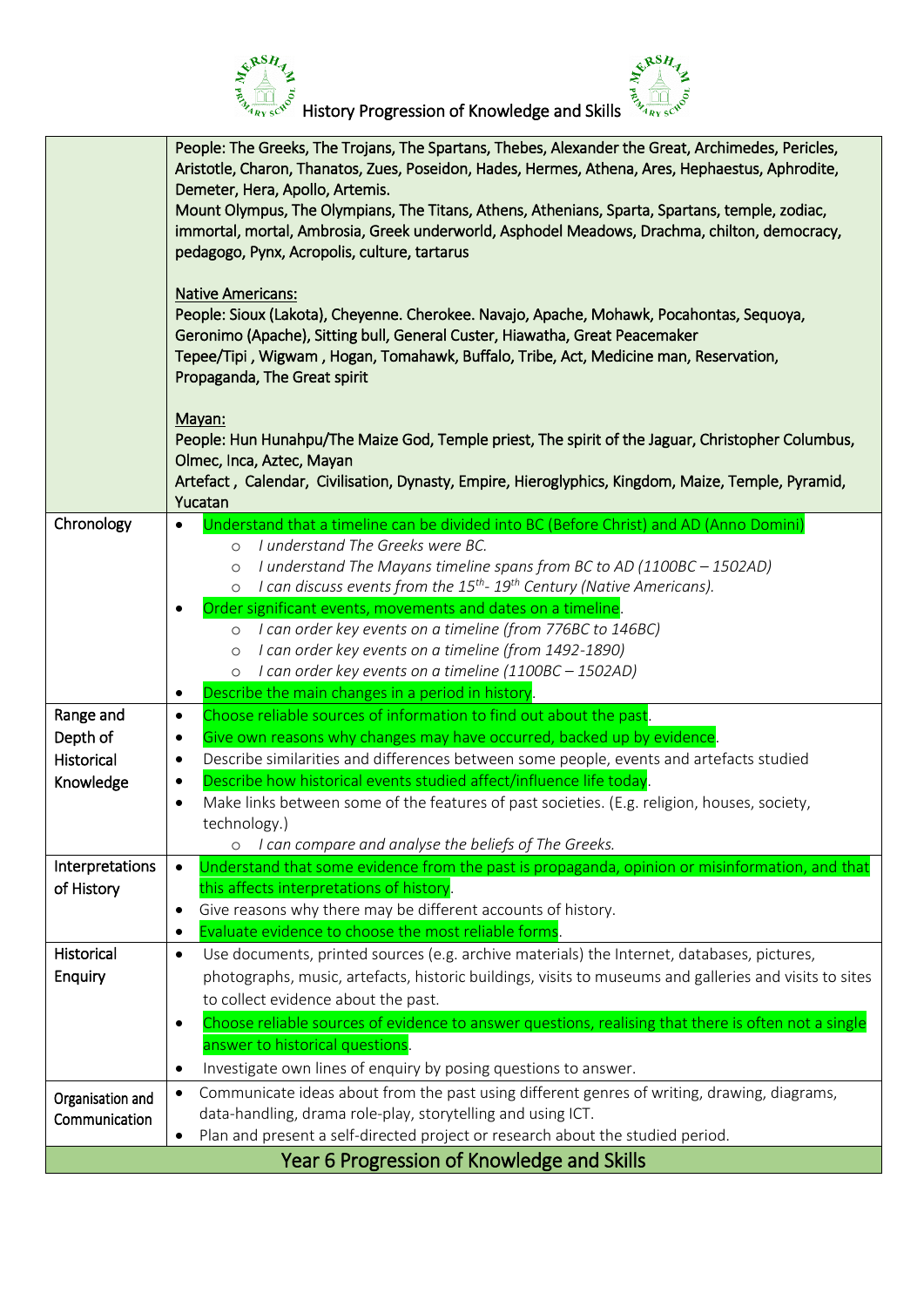

| Vocabulary | Recap previous year vocabulary and then:<br>Crime: slander, ecclesiastical, arson, burglary, theft<br>Punishment: Judge, law, jury, innocent, guilty, prison, fine, slavery, capital punishment, crucifixion,<br>execution, pay compensation, outlaw.<br>Debate, opinion, peace, conflict, persecution, propaganda, evacuees, rationing, war<br>Roman Britain, Anglo-Saxons and Vikings, Norman Britain, Middle Ages, Tudors, Stuarts, Victorians. |                                                                                                                                                                                                                                                                                                                                                      |  |
|------------|----------------------------------------------------------------------------------------------------------------------------------------------------------------------------------------------------------------------------------------------------------------------------------------------------------------------------------------------------------------------------------------------------------------------------------------------------|------------------------------------------------------------------------------------------------------------------------------------------------------------------------------------------------------------------------------------------------------------------------------------------------------------------------------------------------------|--|
|            |                                                                                                                                                                                                                                                                                                                                                                                                                                                    | World War Leaders: Neville Chamberlain; Winston Churchill (UK), Adolf Hitler (Germany), Joseph Stalin<br>(Soviet Union), Benito Mussolini (Italy), Franklin Roosevelt; Harry Truman, (USA); Hideki Tojo (Japan)<br>Mein Kampf, Nazi Party, Communism, Dictator<br>Entertainment: broadcast, leisure, technology, decade, century, popular, invented, |  |
| Chronology |                                                                                                                                                                                                                                                                                                                                                                                                                                                    | Order significant events, movements and dates on a timeline.                                                                                                                                                                                                                                                                                         |  |
|            |                                                                                                                                                                                                                                                                                                                                                                                                                                                    | I can order significant milestones in WW2 (see key dates of WW2 below in historical<br>$\circ$                                                                                                                                                                                                                                                       |  |
|            |                                                                                                                                                                                                                                                                                                                                                                                                                                                    | knowledge)                                                                                                                                                                                                                                                                                                                                           |  |
|            |                                                                                                                                                                                                                                                                                                                                                                                                                                                    | Identify and compare changes within and across different periods.                                                                                                                                                                                                                                                                                    |  |
|            |                                                                                                                                                                                                                                                                                                                                                                                                                                                    | I can list some key changes in entertainment across the $20^{th}$ century.                                                                                                                                                                                                                                                                           |  |
|            |                                                                                                                                                                                                                                                                                                                                                                                                                                                    | Films were silent and were black and white.                                                                                                                                                                                                                                                                                                          |  |
|            | 1900s                                                                                                                                                                                                                                                                                                                                                                                                                                              | Cricket was the most popular sport.                                                                                                                                                                                                                                                                                                                  |  |
|            |                                                                                                                                                                                                                                                                                                                                                                                                                                                    |                                                                                                                                                                                                                                                                                                                                                      |  |
|            | 1920s                                                                                                                                                                                                                                                                                                                                                                                                                                              | The first 'talkie' movie is made called 'The Jazz Singer'                                                                                                                                                                                                                                                                                            |  |
|            |                                                                                                                                                                                                                                                                                                                                                                                                                                                    | The first television broadcast in Britain.                                                                                                                                                                                                                                                                                                           |  |
|            |                                                                                                                                                                                                                                                                                                                                                                                                                                                    | Colour films started to be made                                                                                                                                                                                                                                                                                                                      |  |
|            | 1930s                                                                                                                                                                                                                                                                                                                                                                                                                                              | Cinemas became very popular.                                                                                                                                                                                                                                                                                                                         |  |
|            |                                                                                                                                                                                                                                                                                                                                                                                                                                                    | The first football World Cup was held in Uruguay with just 13 teams.                                                                                                                                                                                                                                                                                 |  |
|            |                                                                                                                                                                                                                                                                                                                                                                                                                                                    |                                                                                                                                                                                                                                                                                                                                                      |  |
|            |                                                                                                                                                                                                                                                                                                                                                                                                                                                    | Queen Elizabeth's Coronation was televised. (1953                                                                                                                                                                                                                                                                                                    |  |
|            | 1950s                                                                                                                                                                                                                                                                                                                                                                                                                                              | Watching television became more popular than going to the cinema.                                                                                                                                                                                                                                                                                    |  |
|            |                                                                                                                                                                                                                                                                                                                                                                                                                                                    | The first computer game was created. (1958)                                                                                                                                                                                                                                                                                                          |  |
|            |                                                                                                                                                                                                                                                                                                                                                                                                                                                    | Watching television was the nations favourite past time. Most families had their own                                                                                                                                                                                                                                                                 |  |
|            |                                                                                                                                                                                                                                                                                                                                                                                                                                                    | television.                                                                                                                                                                                                                                                                                                                                          |  |
|            | 1960s                                                                                                                                                                                                                                                                                                                                                                                                                                              | England won the football World Cup. (1966)                                                                                                                                                                                                                                                                                                           |  |
|            |                                                                                                                                                                                                                                                                                                                                                                                                                                                    | The Apollo Moon landing was televised. (1969)                                                                                                                                                                                                                                                                                                        |  |
|            |                                                                                                                                                                                                                                                                                                                                                                                                                                                    | The internet was invented for us by the armed forces.                                                                                                                                                                                                                                                                                                |  |
|            |                                                                                                                                                                                                                                                                                                                                                                                                                                                    | Many young people wanted a revolution (big change) in behaviour, clothes and music.                                                                                                                                                                                                                                                                  |  |
|            |                                                                                                                                                                                                                                                                                                                                                                                                                                                    | Computers became cheap enough for many people to have in their homes.                                                                                                                                                                                                                                                                                |  |
|            | 1970s                                                                                                                                                                                                                                                                                                                                                                                                                                              | Mobile phones were invented.                                                                                                                                                                                                                                                                                                                         |  |
|            |                                                                                                                                                                                                                                                                                                                                                                                                                                                    |                                                                                                                                                                                                                                                                                                                                                      |  |
|            | $\bullet$                                                                                                                                                                                                                                                                                                                                                                                                                                          | Understand how some historical events occurred concurrently in different locations i.e. Ancient                                                                                                                                                                                                                                                      |  |
|            |                                                                                                                                                                                                                                                                                                                                                                                                                                                    | <b>Egypt and Prehistoric Britain.</b>                                                                                                                                                                                                                                                                                                                |  |
| Range and  | $\bullet$                                                                                                                                                                                                                                                                                                                                                                                                                                          | Choose reliable sources of information to find out about the past.                                                                                                                                                                                                                                                                                   |  |
| Depth of   | ٠                                                                                                                                                                                                                                                                                                                                                                                                                                                  | Give reasons why changes may have occurred, backed up by evidence.                                                                                                                                                                                                                                                                                   |  |
| Historical | $\bullet$                                                                                                                                                                                                                                                                                                                                                                                                                                          | Describe similarities and differences between some people, events and artefacts studied.                                                                                                                                                                                                                                                             |  |
| Knowledge  | ٠                                                                                                                                                                                                                                                                                                                                                                                                                                                  | Describe how some of the things studied from the past affect/influence life today.                                                                                                                                                                                                                                                                   |  |
|            |                                                                                                                                                                                                                                                                                                                                                                                                                                                    | o Punishments have changed dramatically over time.                                                                                                                                                                                                                                                                                                   |  |
|            | Make links between some of the features of past societies. (E.g. religion, houses, society,<br>٠                                                                                                                                                                                                                                                                                                                                                   |                                                                                                                                                                                                                                                                                                                                                      |  |
|            | technology.)                                                                                                                                                                                                                                                                                                                                                                                                                                       |                                                                                                                                                                                                                                                                                                                                                      |  |
|            | <b>Key Dates:</b>                                                                                                                                                                                                                                                                                                                                                                                                                                  |                                                                                                                                                                                                                                                                                                                                                      |  |
|            |                                                                                                                                                                                                                                                                                                                                                                                                                                                    | 1933 – Hitler came to power in Germany                                                                                                                                                                                                                                                                                                               |  |
|            | 1939 - Germany invades Poland. Start of WW2                                                                                                                                                                                                                                                                                                                                                                                                        |                                                                                                                                                                                                                                                                                                                                                      |  |
|            | 1940 - Rationing                                                                                                                                                                                                                                                                                                                                                                                                                                   |                                                                                                                                                                                                                                                                                                                                                      |  |
|            | 1940 - Blitzkrieg                                                                                                                                                                                                                                                                                                                                                                                                                                  |                                                                                                                                                                                                                                                                                                                                                      |  |
|            |                                                                                                                                                                                                                                                                                                                                                                                                                                                    | 1940 - Winston Churchill becomes Prime Minister                                                                                                                                                                                                                                                                                                      |  |